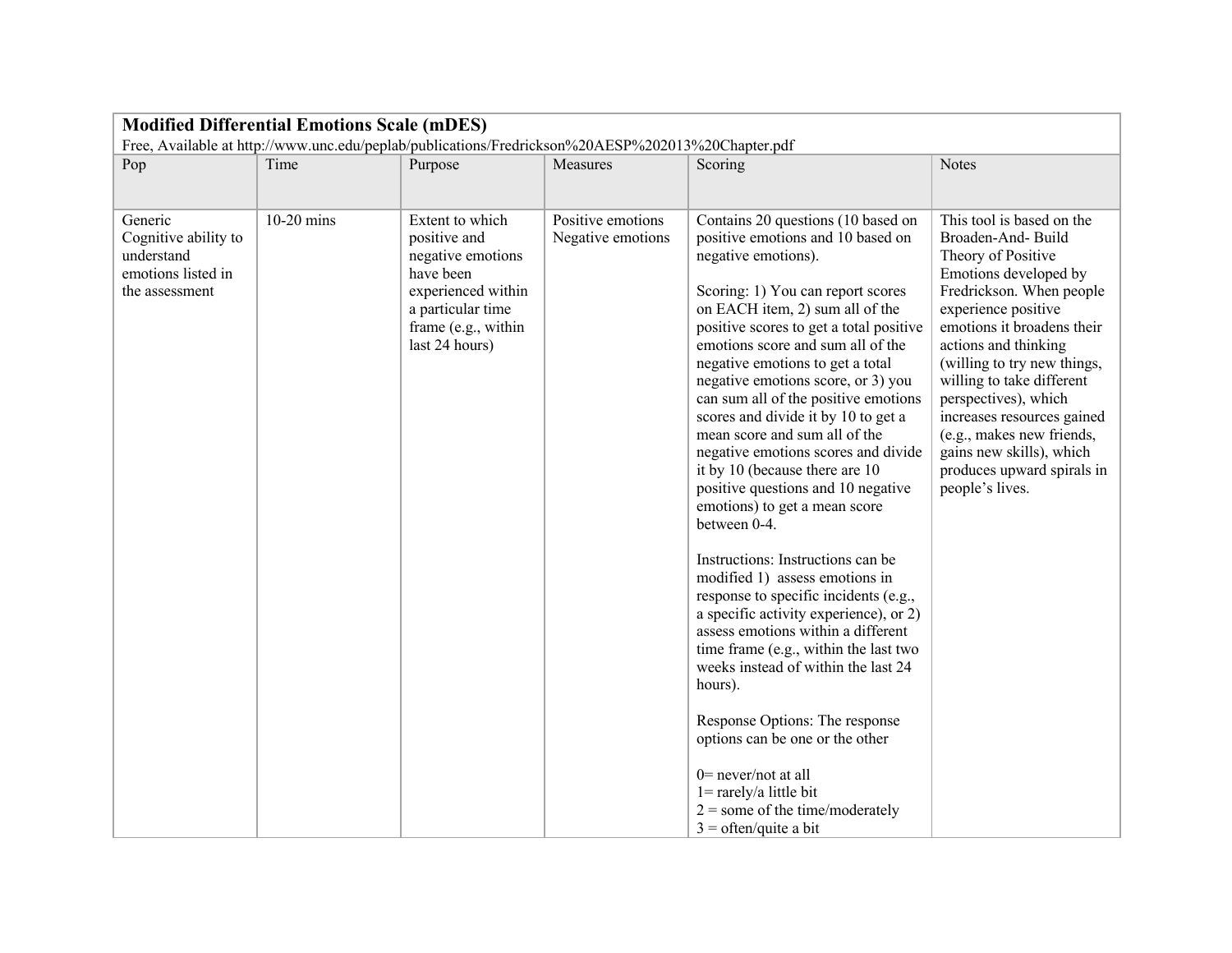|  | $4 =$ most of the time/extremely |  |
|--|----------------------------------|--|
|  |                                  |  |

## **mDES Completed Example**

## **modified Differential Emotions Scale (mDES)**

Instructions: Please think back to how you have felt during the past 24 hours. Using the 0-4 scale below, indicate the *greatest amount* that you've experienced each of the following feelings.

 $0 =$  Not at all,  $1 =$  A little bit,  $2 =$  moderately,  $3 =$  Quite a bit, and  $4 =$  Extremely

- \_\_3\_\_\_1. What is the most **amused, fun-loving, or silly** you felt?
- \_\_3\_\_\_ 2. What is the most **angry, irritated, or annoyed** you felt?
- \_\_1\_\_\_3. What is the most **ashamed, humiliated, or disgraced** you felt?
- \_\_1\_\_\_4. What is the most **awe, wonder, or amazement** you felt?
- \_\_0\_\_\_5. What is the most **contemptuous, scornful, or distainful** you felt?
- \_\_1\_\_\_6. What is the most **disgust, distaste, or revulsion** you felt?
- \_\_1\_\_\_7. What is the most **embarrassed, self-conscious, or blushing** you felt?
- \_\_3\_\_\_8. What is the most **grateful, appreciative, or thankful** you felt?
- \_\_2\_\_\_9. What is the most **guilty, repentant, or blameworthy** you felt?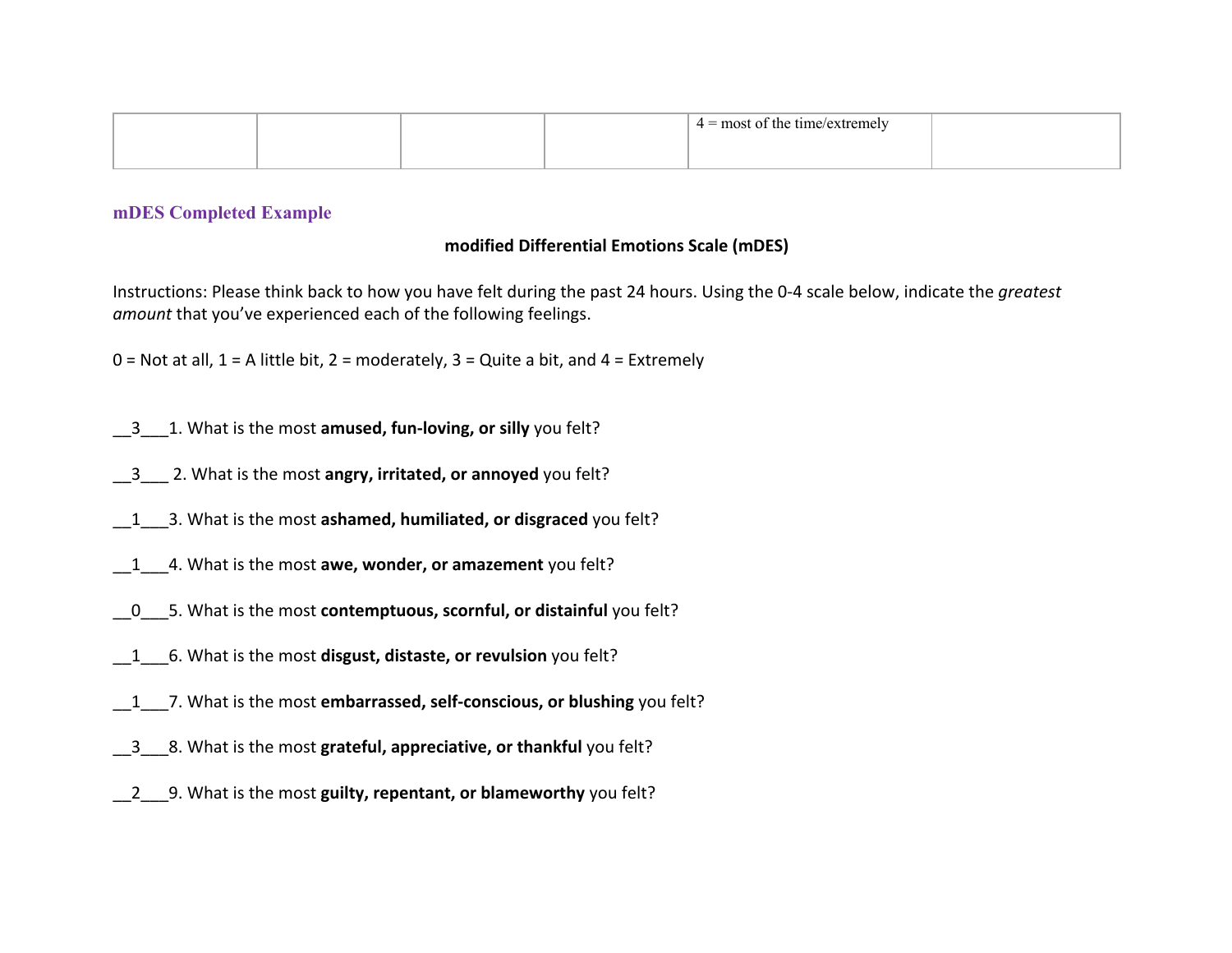- \_\_0\_\_\_ 10. What is the most **hate, distrust, or suspicion** you felt?
- \_\_2\_\_\_11. What is the most **hopeful, optimistic, or encouraged** you felt?
- \_\_4\_\_\_12. What is the most **inspired, uplifted, or elevated** you felt?
- \_\_0\_\_\_13. What is the most **interested, alert, or curious** you felt?
- \_\_4\_\_\_14. What is the most **joyful, glad, or happy** you felt?
- \_\_4\_\_\_15. What is the most **love, closeness, or trust** you felt?
- \_\_3\_\_\_16. What is the most **proud, confident, or self-assured** you felt?
- \_\_2\_\_\_17. What is the most **sad, downhearted, or unhappy** you felt?
- \_\_0\_\_\_ 18. What is the most **scared, fearful, or afraid** you felt?
- \_\_4\_\_\_19. What is the most **serene, content, or peaceful** you felt?
- \_\_4\_\_\_20. What is the most **stressed, nervous, or overwhelmed** you felt?

Positive emotions = 1, 4, 8, 11, 12, 13, 14, 15, 16, 19 = This patient received 28 out of a possible 40 points OR a mean score of 2.8/4 Negative emotions = 2, 3, 5, 6, 7, 9, 10, 17, 18, 20 = This patient received 14 out of a possible 40 points OR a mean score of 1.4/4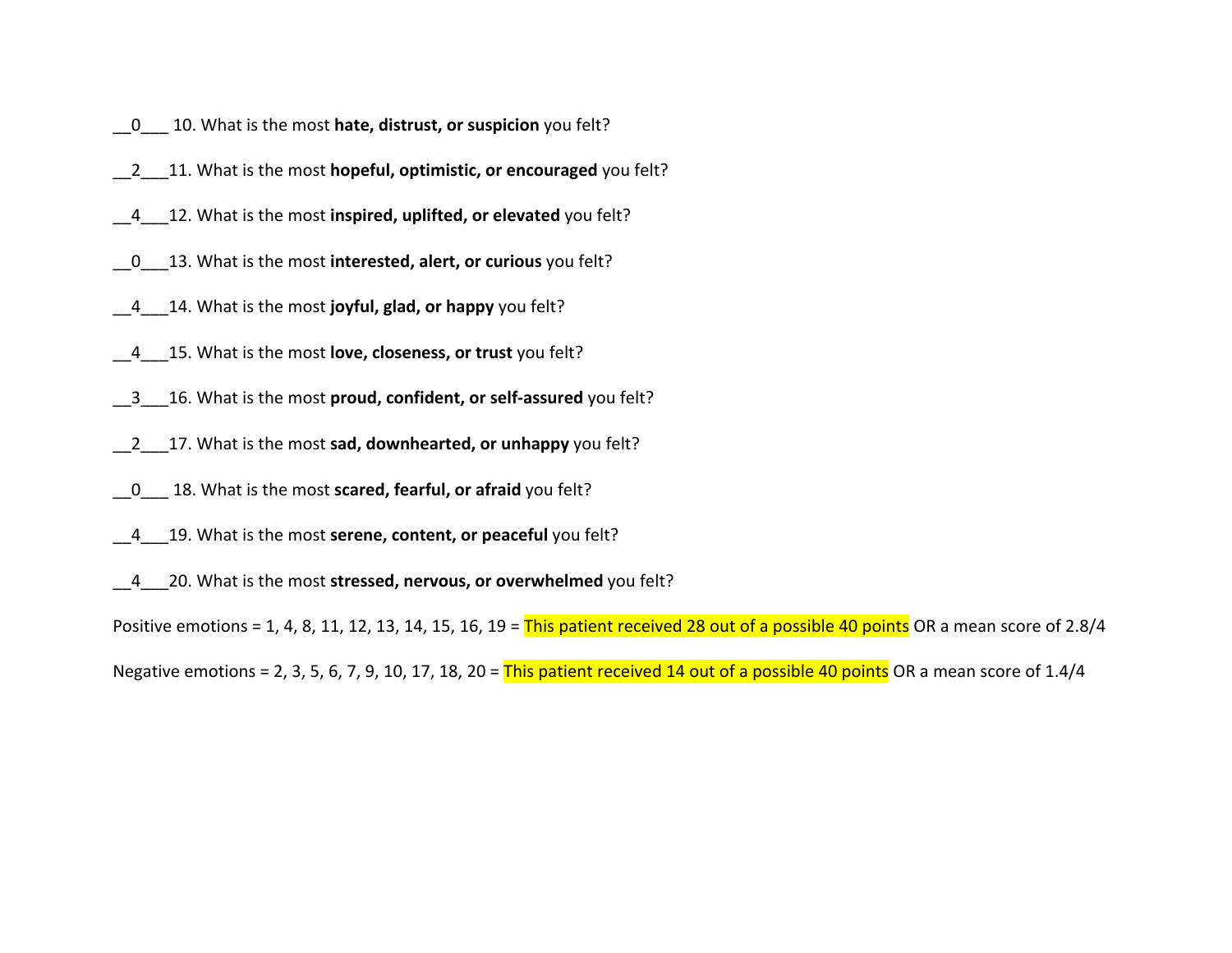## **Narrative Summary of Findings**

Here's some examples of how you might document the above findings:

According to the modified Differential Emotions Scale (mDES), pt reports experiencing more positive emotions (28/40) than negative emotions (14/40) within the last 24 hours.

## OR

According to the modified Differential Emotions Scale (mDES), pt indicated experiencing a moderate amount of positive emotions (mean score  $= 2.8/4$ ) and a minimal amount of negative emotions (mean score  $= 1.4/4$ ) within the last 24 hours.